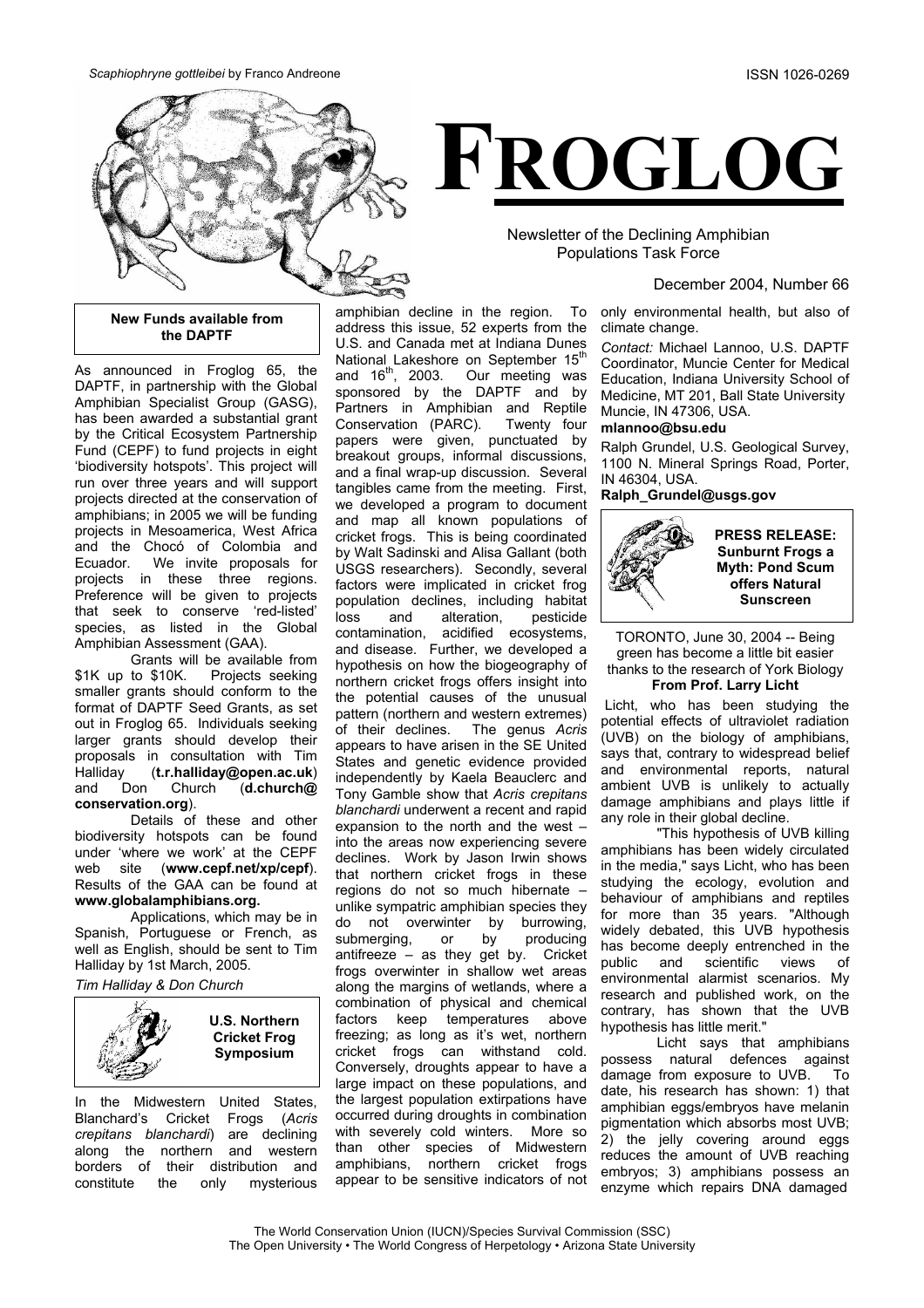by UVB; and 4) amphibian eggs are normally deposited in water of lakes and ponds at depths of several centimetres and this water usually contains dissolved organic content (murky pond scum) which is very effective at absorbing UVB and reducing the amount that extends downward.

"Thus, except in the clearest of lake water, most UVB is attenuated within the first few centimetres of water and amphibians (frogs, toads, salamanders) normally lay eggs deeper than a few centimetres," explains Licht.

Licht's findings, "Shedding light on ultraviolet radiation and amphibian<br>embryos", were published in embryos", were published in *BioScience*, a leading North American journal that covers biological research. He maintains a Website on his research at **http://[www.yorku.ca/lel](http://www.yorku.ca/lel)**

 For more information or to arrange an interview, media should contact: Ken Turriff, York University Media Relations, 416-736-2100, ext. 22086 **[kturriff@yorku.ca](mailto:kturriff@yorku.ca)**

# **Global Amphibian Assessment**

## **From Simon Stuart, Janice Chanson, Neil Cox and Bruce Young**

After more than three years of work, the results of the Global Amphibian Assessment (GAA) were released on 14 October 2004, and can be found on **www.globalamphibians.org.** Nearly one-third (32.5%) of the world's amphibian species are threatened (IUCN Categories Critically Endangered (CR), Endangered (EN) and Vulnerable (VU)), representing 1,856 species. At least 34 amphibian species are known to be extinct, and an additional 134 amphibian species might possibly be extinct. Nine amphibian species are known to have died out since 1980, and up to 113 additional species might have disappeared over this time period. Salamanders and newts show significantly higher threat levels than amphibians as a whole, with 46% (234 species) of their species threatened or extinct, compared with 32.6% (1,653 species) for frogs and toads. For caecilians, only 2.3% (4 species) are threatened, but two-thirds (66%) of caecilians are so poorly known that they have been assessed as Data **Deficient** 

More than 520 scientists from over 60 countries contributed to the GAA, a joint project of IUCN – The<br>World Conservation Union. World Conservation Union,<br>Conservation International. and International, and NatureServe. The results provide an information baseline for monitoring future trends in amphibians worldwide, and will be used to design strategies to conserve the world's rapidly declining amphibian populations. The GAA team would like to thank all those who helped implement the GAA, especially the scientists who contributed data, and also to the DAPTF and others who assisted in numerous ways.

We welcome any information to update, correct and improve the GAA data. This can be sent to: **iucn@conservation.org.** 



# **César L. Barrio-Amorós, Fundación AndígenA http://www.andigena.org atelopus@andigena.org**

The neotropical harlequin toads of the genus *Atelopus* range from southern Costa Rica to Bolivia, with its center of speciation in Colombia, Ecuador and Perú. Although it has a widespread distribution, it is locally threatened within patches of its range. Declines in *Atelopus* populations are prevalent in Venezuela, which contains ten species, such as the apparently extinct *A. carbonerensis* (Barrio-Amorós, *in progress*) and *A. tamaense*, which has not been recorded since its formal description.

In an attempt to understand the reasons behind population declines and offer solutions, the 'Proyecto *Atelopus*' [Atelopus Project], developed by the Fundación AndígenA, produced and distributed educational posters to local and rural schools, in areas where *A. carbonerensis* was once known or considered to have occurred. Posters were also distributed in areas where another yellow harlequin toad, *A. mucubajiensis* occurred. Although almost its entire known habitat is protected by the Parque Nacional Sierra Nevada, Mérida state, the last living *A. mucubajiensis* specimen was reported in November 1994, when a few tadpoles and a dead adult were observed (Lötters 1996).

*Atelopus mucubajiensis* is a species inhabiting the *páramos* and cloud forests of the Sierra Nevada (type locality, Mucubail, at 3100 m Mucubají, at 3100 m Venezuela).On 12<sup>th</sup> September 2004, a female *A. mucubajiensis* was found under a rock close to a creek beside the main road of Barinas-Mérida, by a boy who was searching for worms to use for fishing trout. Having seen one of the project posters in a restaurant in the Santo-Domingo area, he informed the owner, a friend of the author, who then contacted the 'Proyecto *Atelopus*'. The following morning, project staff met with the young boy to confirm his story and check whether the *A. mucubajiensis* specimen was still alive.

The adult female appeared to be in good condition and was full of eggs. However, closer inspection revealed a round wound on the dorsal part of the head, and the skin appeared damaged on the dorsal and ventral areas. It is unclear if this damage was caused by a bacterial or fungal infection, as more detailed tests need to be conducted. Obviously, it is of enormous importance to know the type of infection, if this is indeed the case, in order to establish or eliminate it as a possible cause of toad population declines in this area. The specimen is currently being kept in a refrigerated terrarium, with night temperatures of 2-3 ºC and day temperatures of 10-12 ºC. *Drosophila* flies and small invertebrates from *páramo* moss have been offered, but feeding has yet to be observed.

The specimen was not found in its preferred *páramo* habitat (above 2800 m), but in cloud forest (at 2400 m). This area is in close proximity to the Santo Domingo River, which contains trout, and is close to a road used by thousands of tourists each year. A consequence of tourist activities (moving between various locations to take pictures, walk and fish trout), is that they might be acting as carriers of chytrids, viruses and other pathogens. An additional threat to *A. mucubajiensis* in this area is posed by herbicide and pesticide run-off from nearby farmland. All of this might suggest that remaining viable populations, if they do still exist, continue to occur in poorer quality cloud forest habitat. This hypothesis is further supported by the absence of any *A. mucubajiensis* records from numerous years of research in the *páramo* by several herpetologists from University of the Andes, Merida, and five years of investigation in the *páramo* of Mucubají by Carlos Rivero-Blanco, a Venezuelan herpetologist.

The MARN (Ministerio Ambiente y de los Recursos Naturales /Ministry of Environment and Natural Resources) and INPARQUES (Instituto Nacional de Parques /National Institute of Parks) have been informed of this finding and will collaborate with AndígenA once sufficient funds have been obtained from national and international sources. It is recommended that pristine *páramos* and cloud forests close to the recent *A.*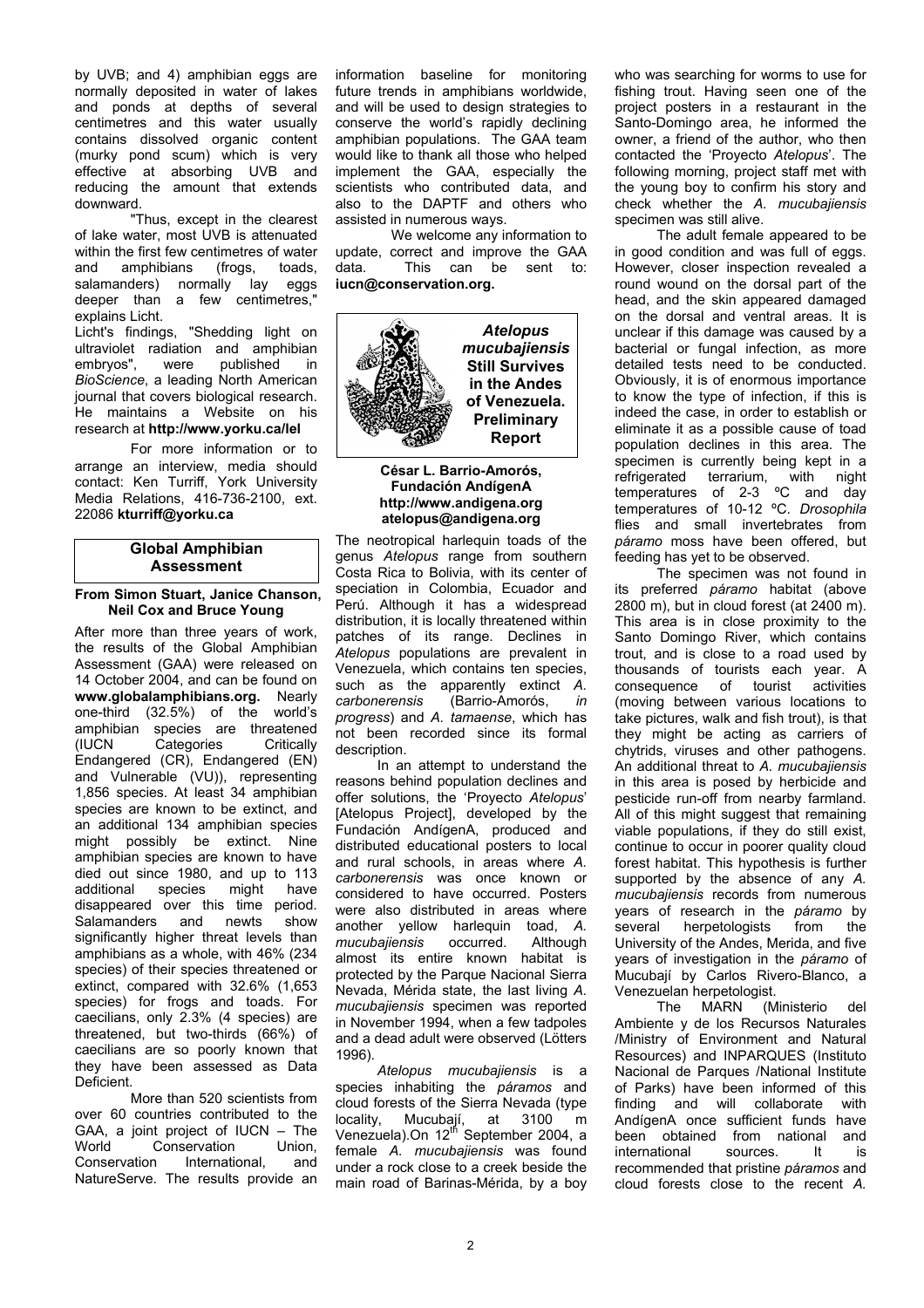*mucubajiensis* discovery be explored in order to ascertain whether there are surviving populations.

The full version of this report (in Spanish) with photographs can be found at http**://www.andigena.org.** 

## *Acknowledgements*

I am deeply indebted to Yacson, the boy who found and informed us of the *A. mucubajiensis* specimen and for his interest in nature and to Hermes Balza, the restaurant owner. I also wish to thank Denis Torres, president of Fundación AndígenA, who has always encouraged my investigations, and to the Cleveland Metropark Zoo and the Declining Amphibian Task Force (DAPTF) who helped fund the Atelopus project.

## *References*

Lötters, S. (1996) The Neotropical Toad Genus *Atelopus.* Checklist, Biology and Distribution. Vences & Glaw Verlags GbR, Kolonia, 143 pp.



**The Atelopus Initiative: Conserving Endangered Tropical Andean Amphibians**

## **By Ariadne Angulo, Paul Salaman and José Vicente Rodríguez**

Against the backdrop of the ongoing phenomenon of global declining amphibian populations, and given the pressing need to address these declines and implement appropriate conservation actions, the Global Amphibian Assessment (GAA) has recently been concluded for all of the world's regions (Stuart et al., 2004, www.globalamphibians.org).

One of the most alarming finds of the GAA is that the Tropical Andes, one of the world's biodiversity hotspots, are facing a severe extinction crisis. Of the region's 921 recognized highland species, 39% are IUCNcategorized as Globally Threatened and 24% as Data Deficient. It is this scenario that gives rise to the Atelopus Initiative.

The Atelopus Initiative is a multinational effort comprising the Tropical Andean nations of Bolivia, Colombia, Ecuador, Peru and Venezuela, together with other Latin American and UK scientists, to research and conserve endangered Tropical Andean amphibians and amphibian hotspots in the region.

The Atelopus Initiative is a first regional attempt at assessing the status of Tropical Andean amphibians and using this information to design a regional Amphibian Research and

Conservation Strategy. It is sponsored by the Darwin Initiative, a program of the United Kingdom Department for Environment, Food and Rural Affairs (DEFRA), and coordinated through Conservation International over the next three years, becoming thus a landmark step towards building the foundations of what we envisage will lead to permanent research and conservation efforts and collaborative alliances between institutions and scientists in the region.

The primary goal of the Atelopus Initiative is to address the amphibian extinction crisis in the Tropical Andean region through capacity building, training, research, and proposals of conservation priorities and strategies for the next decade. More specifically, the Initiative's objectives are:

1) To develop a long-term Regional Amphibian Research and Conservation Strategy, in order to prioritize activities and formulate effective and cost-efficient research and conservation actions

2) To increase institutional capacity, including the training of individuals and the development of taxonomic tools necessary to collect scientific data on the status of amphibians across the region

3) To forge an alliance of local, national and regional research and conservation institutions within the Tropical Andes, so as to combat the precipitous decline of amphibians and avoid imminent extinctions

In order to address these objectives, the Atelopus Initiative relies on collaborative efforts to target the common goal of amphibian research and conservation. We draw on the expertise of regional, other Latin American and UK scientists to undertake activities such as: the development of working documents, a standardized field protocol for the Tropical Andean region, identification field guides and research and conservation strategies, all of which will be adopted and implemented over the course of the Initiative; the determination of key amphibian areas; and to carry out training courses where standardized procedures in evaluating amphibians are imparted to graduate and postgraduate students as well as established researchers in the region.

Data collection is to be undertaken using those methods established and agreed upon by experts convened at our workshops, so that results across the region can be made comparable. The Initiative will give seed grants for a value of up to US\$ 1,000 to undergraduate and graduate students undertaking their thesis field work, or to researchers conducting other projects

on amphibian populations of the Tropical Andean region. Additional fundraising efforts are undertaken to complement and enhance research and conservation endeavours already in place. Collected data will be compiled into a Darwin Tropical Andes Amphibian Database, and analysis of these data will be used in the elaboration of a 10 year Regional Amphibian Research and Conservation Strategy.

The Atelopus Initiative is an ambitious project, and in this context there are a number of important outputs projected over the course of the next three years:

•The production of 3-year and 10-year Regional Amphibian Research and Conservation Strategies

• The identification of 50 Key amphibian areas

•The production of a standardized amphibian inventory and monitoring protocols for the Tropical Andean region

•The undertaking of two training courses in standardized inventory and monitoring techniques agreed upon by participating specialists at the first Initiative's workshop

•The funding of undergraduate and postgraduate students through grants for thesis research

•Fieldwork focusing on amphibian inventories, monitoring, and conservation threat assessments

•The development of identification tools and guides for key groups of amphibians

•The creation of a Regional Database for Tropical Andean amphibians

•Species and site conservation and management action plans

•The publication of Darwin Initiative Reports I and II

•The publication of peer-reviewed journal articles

•The enhancement of amphibian collections in each host country

Some of these expected outputs have begun to be addressed through the Initiative's first workshop held at Villa de Leyva, Colombia, between 21 to 25 August, 2004. During this event, 35 participants from nine different countries (Bolivia, Colombia, Costa Rica, Ecuador, Germany, Panama, Peru, USA and Venezuela) worked towards establishing an open<br>regional network of amphibian regional network of amphibian<br>specialists (Red Regional de specialists (Red Regional de Observadores de Anfibios–RROA, **red\_atelopus@yahoogroups.com**),

developing standardized field inventory and monitoring protocols for the region, establishing a three-year research and conservation strategy for the Tropical Andean region and producing a